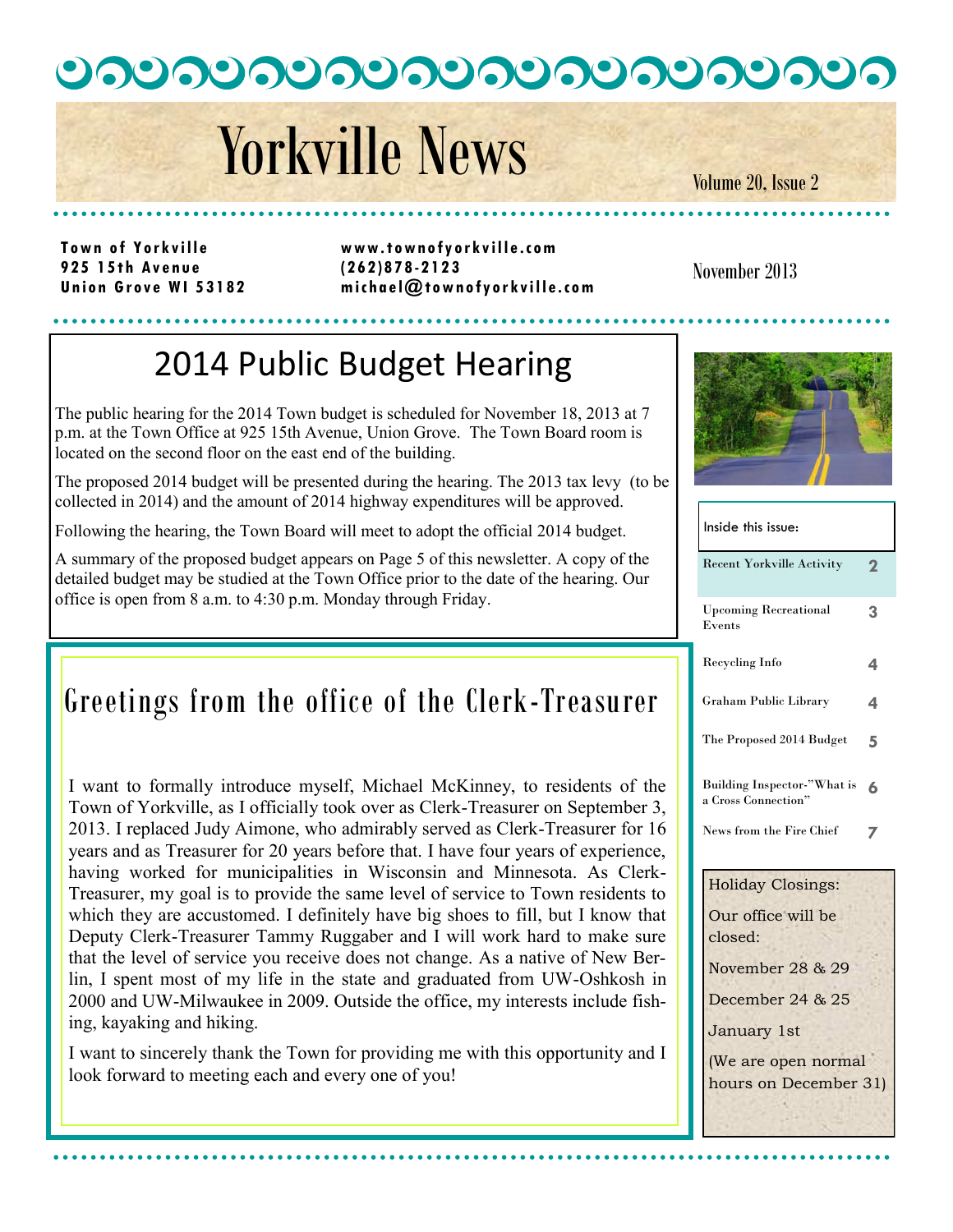

#### **Page 2** Yorkville News

#### **Recent Activity in Yorkville**

The Town of Yorkville has seen a significant number of building permits issued in 2013, especially for new home construction. New home permits issued in 2013 include the following:

18701 Walden Drive

17909 Washington Avenue

15714 Braun Road

15228 Braun Road

 $15000$   $56<sup>th</sup>$  Road

2310 Thoreau Court

2300 Thoreau Court

 $18208$   $65$ <sup>th</sup> Court

Several building permits were issued in 2013 for other major projects, including office and warehouse remodeling and additions.

The Town Board and Plan Commission approved the following requests in 2013:

19031 Spring Street – Site plan for storage unit remodeling

20815 Durand Avenue – Site plan for recycling facility construction

2209 S Colony Avenue – Site plan for milk packaging facility construction

1901 S Colony Avenue – Site plan for increase of number of cars allowed to be sold on the property

200 S Sylvania Avenue – Site plan for office building construction

14000 Leetsbir Road – Site plan for a business repairing ambulances and fire trucks

1520 S Sylvania Avenue, Units 315-316 – Occupancy for temporary road construction office space

1520 S Sylvania Avenue, Units 307-310 – Occupancy for a custom millwork company

13815 Leetsbir Road – Site plan for a recreational vehicle sales and service business

- 2319 Raymond Avenue Conditional use permit for an addition to an existing commercial building along with construction of a warehouse and loading dock area and an increase in the number of employees and truck traffic allowed on-site
- 18917 Spring Street Site grading and storm water runoff and management plan

625  $61<sup>st</sup>$  Drive – Conditional use permit for a limited-use off-road trail

18701 Walden Drive – Shoreland contract for a home

1520 S Sylvania Avenue, Units 312-314 – Site plan for an office and warehouse facility focusing on prototyping

14001 Washington Avenue – Conditional use permit for outdoor improvements to the restaurant property

2319 Raymond Avenue – Conditional use permit to increase the number of employees allowed on-site

1520 S Sylvania Avenue, Units 305-306 – Site plan for an asbestos, lead, mercury, and mold remediation and abatement business

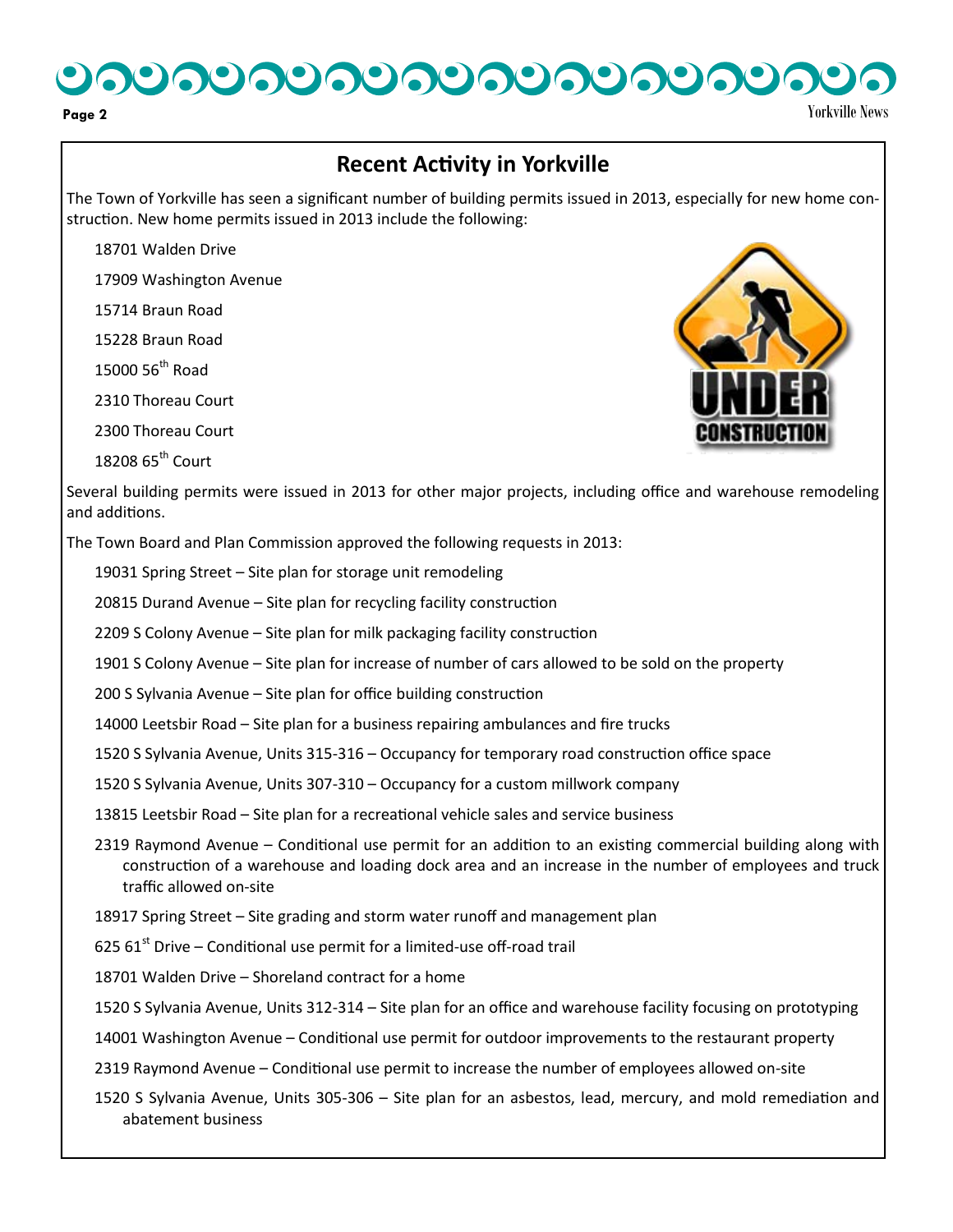## ) ଓ ೧೮ ೧೮ ೧೮ ೧೮ ೧೮ ೧೮ ೧೮ ೧೮

**Page 3** Yorkville News

2319 Raymond Avenue – Holding tank and pumping agreement

14120  $58<sup>th</sup>$  Road – Holding tank and pumping agreement

14922 Washington Avenue – Variance to construct an accessory building exceeding the allowable building height

Storm water Lateral # 5 on  $50<sup>th</sup>$  Road – Shoreland contract for storm water lateral cleaning/maintenance

- 2319 Raymond Avenue Conditional use permit and site plan for a loading dock and driveway and to conceptually permit a freezer addition
- 20815 Durand Avenue Conditional use permit and site plan for construction of a commercial building and a lot line adjustment

5006 S Sylvania Avenue – Site and master plan update permitting additional kiosks on the property

1500 S Sylvania Avenue, Unit 108 – Occupancy for an engineering consulting firm, focusing on manufacturing and product development

### Upcoming Recreational Events

A new session for Tiny tot tumbling will start in January for kids ages 18 months to 6 years old. Sessions run every other Wednesday night, to the middle of April, and the cost is \$60 per child.

Girls softball, youth t-ball, and coach pitch registration will be held in February.

 **Tee Ball** – The T-Ball program is designed for children 4-5 years of age. They are taught the fundamentals of baseball and good sportsmanship while underplaying the importance of winning. Games are played on Tuesdays & Thursdays at 6:00 and 7:00 p.m. at various Union Grove Fields.



- **Coach Pitch** Coach Pitch is for children 6-8 years old. They are taught the fundamentals of pitching and being pitched to, while still under-playing the importance of winning. Games are played on Mondays & Wednesdays at 6:00 and 7:00 p.m. at various Union Grove Fields.
- **Girls Pinto, Junior, and Senior Fast pitch Softball** This program is for girls between the ages of 8–10 (Pinto), 11-12 (Junior), and 13–15 (Senior). This program is associated with the Racine County Softball League. Practices begin late April, with games starting in late May. There is some traveling involved with games being played in Raymond, Caledonia, Sturtevant, and Wind Lake. There is also a league tournament and an all-star game to highlight the season.

Please watch for the advertisement that is sent to the schools or visit our website in January for registration info.

The next session of Spirit Team ( cheerleading ) will run January to April. Registration will be held in December for kids ages 4-13 and the cost is \$60 per child.

#### **INDOOR WALKING PROGAM, November – April**

Walking program – This program is offered through the High School. Adults may walk the halls between the hours of 5:30 a.m. and 7:15 a.m. There is no charge for this program. All participants must sign-up at the Village Hall, between the hours of 8:00 a.m. – 4:30 p.m.

Please visit the Parks and Recreation page, on the Village of Union Grove's website, for further details. As always, we welcome new ideas! Feel free to contact Kim Terpstra at 262.902.7917. www.uniongrove.net/recreation-2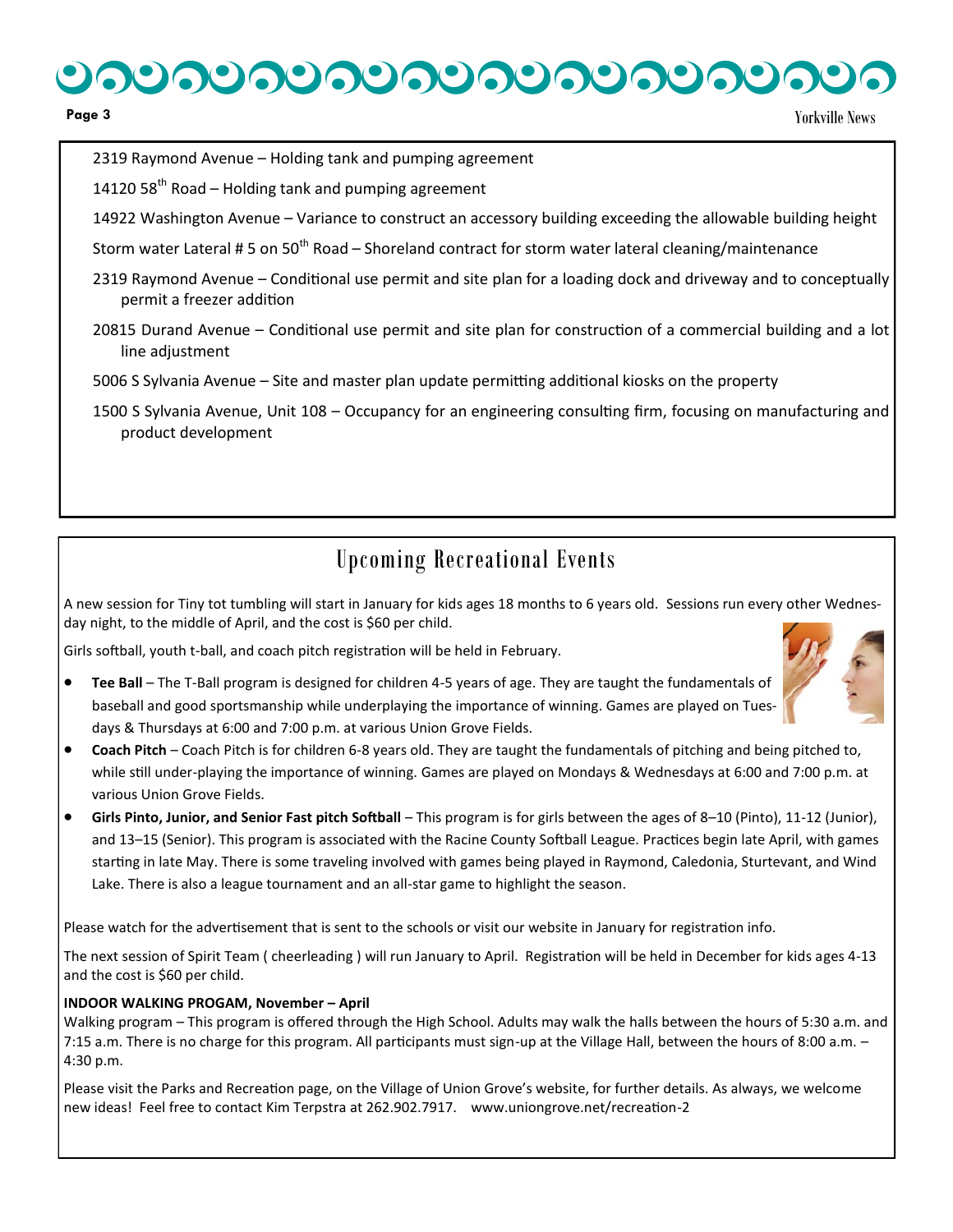<u>ಲನಲನಲನಲನಲನಲನಲನಲನಲನ</u>

**Page 4** Yorkville News

### Recycling Center Guidelines

The Yorkville Collection site and Recycling Center is open on Saturdays from 8 am to 3 pm and on Wednesdays from 1 pm to 5:30 pm. It is located at 19040 Spring Street (Highway C) east of Highway 45.

Here's a guideline to follow:

 \* Glass jars and Bottles are accepted but NO light bulbs, dishes, drinking glasses, window glass or mirrors.



 \* Plastic containers (#1-7) are accepted but no motor oil bottles, chemical containers, paint containers, antifreeze jugs, large plastic objects, siding, or pipe.

 \* Cans are accepted but no paint cans, spray paint, pots & pans, wire coat hangers, car parts, or other metals.

 \* Other recycled objects include soda & beer cans, tires, batteries, electric motors, televisions, computers, fluorescent bulbs and fixtures, and microwaves.

#### *Items not accepted*

grass clippings leaves or yard waste lumber or tree branches hazardous materials drain oil explosives

#### rocks, bricks, or concrete



#### **Here's What's Happening at**

#### **the Graham Public Library**

**Merry Monogram Ornaments Workshop** People of all ages are welcome to make a monogrammed ornament on Thursday, December  $19^{th}$  from 6-7:30 pm for only \$1. Ornaments make a great gift for grandparents and/or teachers. Registration and the \$1 fee are required in person. Additional ornaments are available for purchase the night of the workshop.

**AARP Tax Assistance** AARP tax assistance will be available at the Graham Public Library on Saturday mornings from 9:30 to 11:30 am from February 1st through April 5th. No reservations are needed. Tax assistance is provided on a first come first serve basis. Call 262-994-5599 with any AARP questions.

**Energy Services for Racine County may help!** The second Tuesday of the month from October through March from 9 am – 2 pm, those seeking home energy assistance can come to Graham Public Library. Applicants must provide their most recent energy bill, social security cards for all members of their household, photo ID, and written proof of the household's gross income for the 3 months prior to application. An appointment must be made, Call 262-633-6000.

**Crafter's Group** This group meets the 2nd and 4th Saturday of the month at 9:30 a.m. All types of crafts and crafting levels are welcome. Bring your project to the library, no matter what stage it's in, and join fellow crafters for conversation, fun, and creative ideas. No registration needed.

**Book Discussion Group** Attention book lovers! Do you like to discuss books with other avid readers? Library staff will select a "book of the month" and we will meet to discuss our ideas, interpretations, and opinions of the book. Stop by the circulation desk to register one month prior to the discussion then check out and read the book! Group meetings are scheduled for the last Monday evening of the month from 6:30-8 p.m. Pre-registration is required. Continued on page 8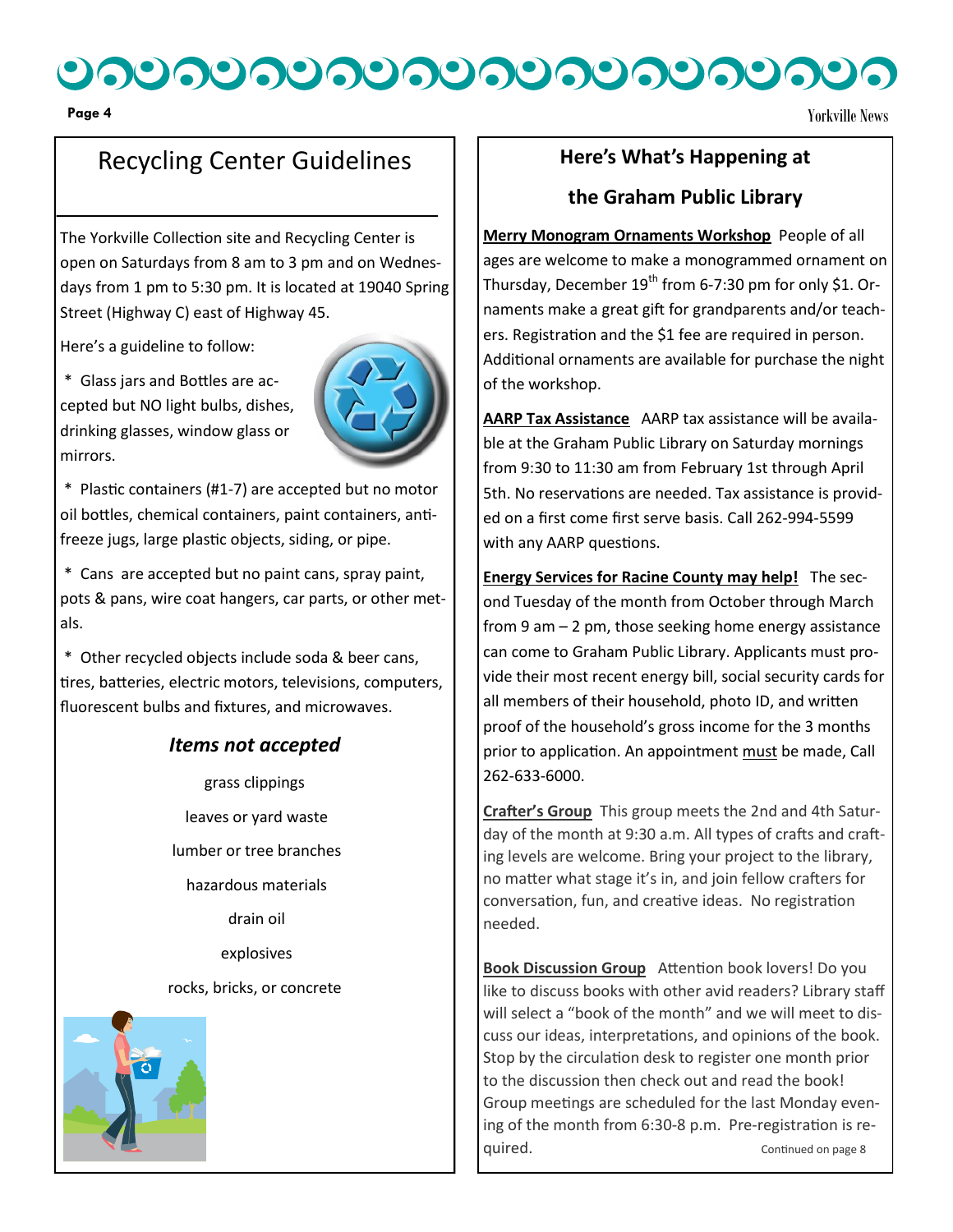**Page 5** Yorkville News

### THE PROPOSED 2014 BUDGET

| <b>General Fund</b>                            |    | 2013           | 2014               |                |  |  |
|------------------------------------------------|----|----------------|--------------------|----------------|--|--|
|                                                |    | <b>Current</b> | <b>Proposed</b>    | <b>Percent</b> |  |  |
| <b>Revenues</b>                                |    | <b>Budget</b>  | <b>Budget</b>      | Change         |  |  |
| <b>General Property Taxes</b>                  | \$ | 1,014,503.00   | \$<br>1,012,781.00 | $-0.17%$       |  |  |
| Utility Payments in Lieu of Taxes              | \$ | 17,714.00      | \$<br>17,714.00    | $0.00\%$       |  |  |
| <b>Other Taxes</b>                             | \$ | 78,675.00      | \$<br>67,354.00    | $-14.39%$      |  |  |
| <b>Special Assessments</b>                     | \$ |                | \$                 | 0.00%          |  |  |
| Intergovernmental Revenues                     | \$ | 165,853.00     | \$<br>172,625.41   | 4.08%          |  |  |
| Licenses and Permits                           | \$ | 68,100.00      | \$<br>78,500.00    | 15.27%         |  |  |
| Fines, Forfeitures and Penalties               | \$ | 1,000.00       | \$<br>500.00       | $-50.00\%$     |  |  |
| <b>Public Charges for Services</b>             | \$ | 48,086.00      | \$<br>48,336.00    | 0.52%          |  |  |
| Intergovernmental Charges for Services         | \$ |                | \$                 | 0.00%          |  |  |
| Miscellaneous Revenues                         | \$ | 2,000.00       | \$<br>2,250.00     | 12.50%         |  |  |
| <b>Other Financing Sources</b>                 | \$ |                | \$                 | 0.00%          |  |  |
| <b>Total Revenues</b>                          | \$ | 1,395,931.00   | \$<br>1,400,060.41 | 0.30%          |  |  |
| Cash Balance Applied                           | \$ |                | \$                 | 0.00%          |  |  |
| <b>Total Revenues and Cash Balance Applied</b> |    | \$1,395,931.00 | \$1,400,060.41     | 0.30%          |  |  |
| <b>Expenditures</b>                            |    |                |                    |                |  |  |
| <b>General Government</b>                      | \$ | 316,167.00     | \$<br>298,531.41   | $-5.58%$       |  |  |
| <b>Public Safety</b>                           | \$ | 234,417.00     | \$<br>251,094.00   | 7.11%          |  |  |
| <b>Public Works</b>                            | \$ | 778,197.00     | \$<br>783,285.00   | 0.65%          |  |  |
| <b>Health and Human Services</b>               | \$ | 25,000.00      | \$<br>25,500.00    | 2.00%          |  |  |
| Culture, Education and Recreation              | \$ | 20,650.00      | \$<br>20,650.00    | 0.00%          |  |  |
| <b>Conservation and Development</b>            | \$ | 21,500.00      | \$<br>21,000.00    | $-2.33%$       |  |  |
| Capital Outlay                                 | \$ |                | \$                 | 0.00%          |  |  |
| <b>Debt Service</b>                            | \$ |                | \$                 | 0.00%          |  |  |
| <b>Other Financing Uses</b>                    | \$ |                | \$                 | 0.00%          |  |  |
| <b>Total Expenditures</b>                      |    | \$1,395,931.00 | \$1,400,060.41     | 0.30%          |  |  |

| All Governmental and<br><b>Fund Balance</b><br><b>Proprietary Funds Combined</b><br>1/1/2014<br>General Fund<br>646.524.01<br>\$ |    |                | <b>Total</b><br><b>Revenues</b><br>\$1.400.060.41 |                | Total<br><b>Expenditures</b><br>\$1.400.060.41 |                | <b>Fund Balance</b><br>12/31/2014 | <b>Property Tax</b><br>Contribution<br>\$1,012,781.00 |    |                          |
|----------------------------------------------------------------------------------------------------------------------------------|----|----------------|---------------------------------------------------|----------------|------------------------------------------------|----------------|-----------------------------------|-------------------------------------------------------|----|--------------------------|
|                                                                                                                                  |    |                |                                                   |                |                                                |                | 646.524.01                        |                                                       |    |                          |
| Yorkville Storm water Utility District                                                                                           | \$ | 155.042.00     | \$                                                | 55.100.00      | \$                                             | 201.490.00     | \$                                | 8.652.00                                              | \$ | $\overline{\phantom{0}}$ |
| Yorkville Sewer Utility District                                                                                                 | \$ | 323.354.00     |                                                   | 251.630.75     | SS.                                            | 356.684.00     | \$                                | 218.300.75                                            | \$ | $\overline{\phantom{0}}$ |
| Yorkville Water Utility District                                                                                                 |    | 628.961.00     | \$                                                | 247.604.00     | \$                                             | 171.843.00     | \$                                | 704.722.00                                            | \$ | $\overline{\phantom{a}}$ |
| Total                                                                                                                            |    | \$1,753,881.01 |                                                   | \$1,954,395.16 |                                                | \$2,130,077.41 |                                   | \$1,578,198.76                                        |    | \$1,012,781.00           |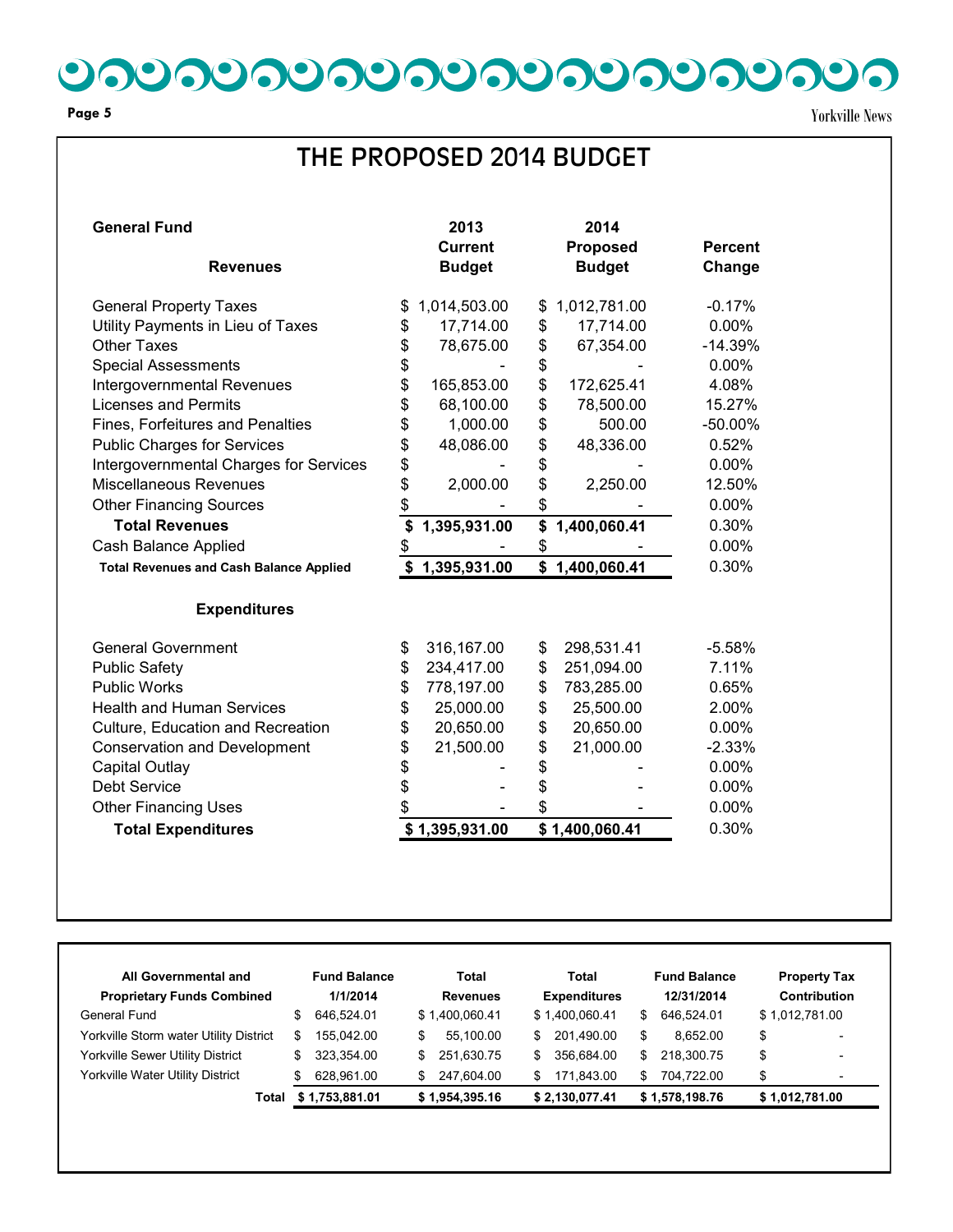## いっしっしっしっしっしっしっしっ

**Page 6** Yorkville News



A cross connection is any actual or potential physical connection between a potable water line and any pipe, vessel, or machine containing a non potable fluid, or has the possibility of containing a non potable fluid, solid or gas, such that it is possible for the non potable fluid, solid or gas to enter the potable water system by backflow.

#### **The common garden hose is the most common type of cross connection**.



**Cross connections need to be avoided at all costs.**

**Consult your local plumbing inspector or your friendly plumber for some advice on the correct methods and devices you can use to prevent cross connection.**

**Contaminated water with bacteria, toxins or foreign objects can cause serious illness or even death.**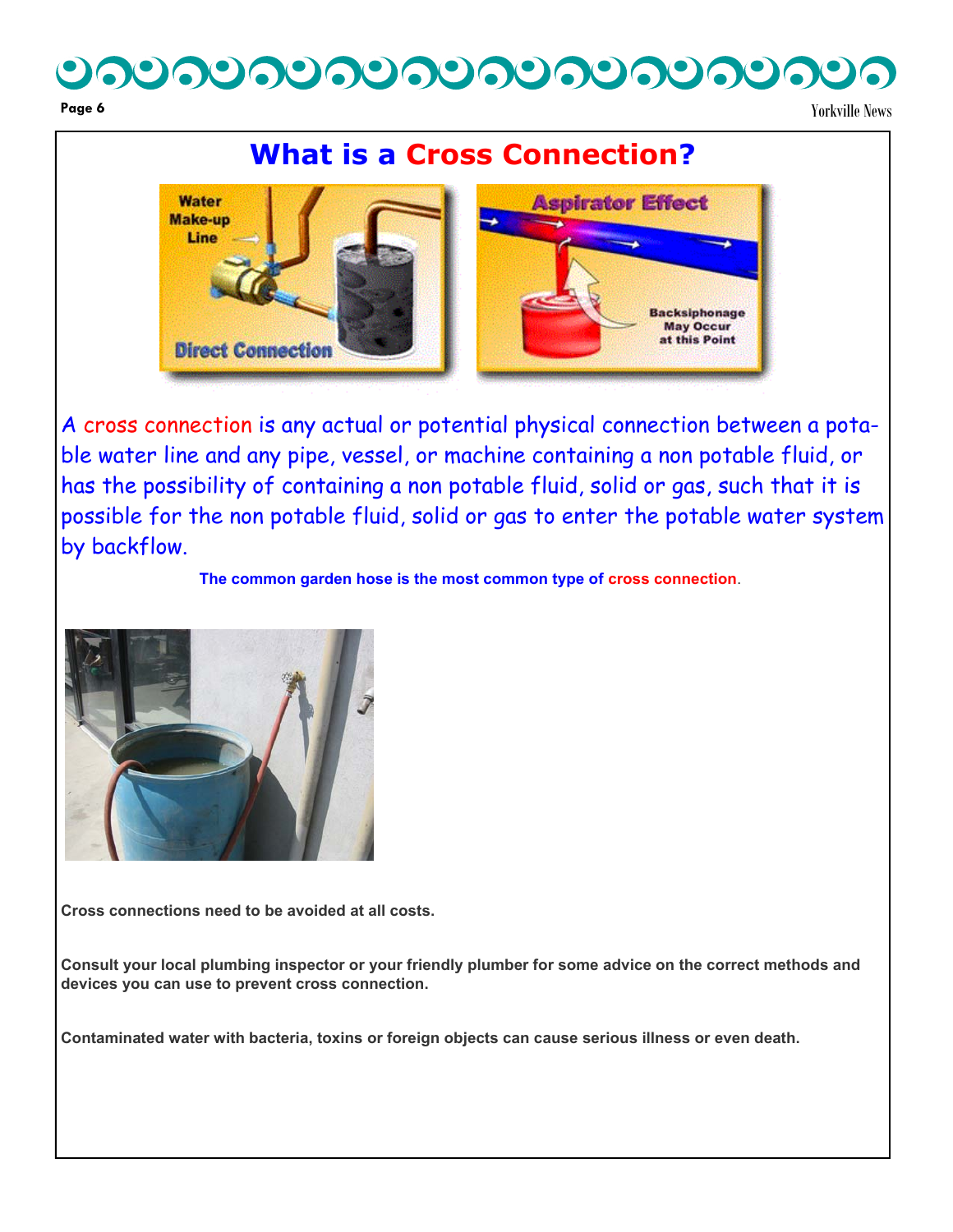## りっしっしっしっしっしっしっしっしっし

### *News from the Fire Chief*

I hope everyone has had time to enjoy the relatively mild temperatures we've had recently and safely participate in all the activities and events going on this fall in our area!

It seems so many things need to be mentioned in the Village and Town newsletters, I would like to invite you to visit our redesigned Union Grove – Yorkville Fire Department website as well: http://www.ugyfd.com Though still being updated, I encourage you to take a look. There are many topics there, such as burning information, safety information, membership

information, and local ordinances. We will be able to post emergency announcements as they occur, such as burning bans and road closures, in the event of severe weather or incident occurrences.

Though Fire Prevention Week has passed, please find DW's Page, under the Fire Prevention tab on our website, for your children to learn and play fun games and activities! On the Public Safety page, you will find helpful links for emergency planning, preparedness, and safety tips for your family.

I cannot pass the opportunity to share with you some interesting and important items related to this year's Fire Prevention Week theme, 'Prevent Kitchen Fires.'

- In 2011, there were 370,000 home structure fires with \$6.9 billion in direct damage 2 of 5 home fires start in the kitchen.
- Between 2007-2011, there were an annual average of 156,600 cooking fires with \$853 million in damage annually.

Unattended cooking was a factor in 34% of reported cooking fires.

Ranges account for 58% and ovens for 16% of kitchen fire incidents.

Microwave ovens are associated with scald burns; 44% of microwave oven injuries were seen in the ER in 2011.

- In most years, heating is the second leading cause of home fires, fire deaths, and fire injuries. Fixed or portable space heaters are involved in about 4 out of 5 heating fire deaths.
- The leading factor contributing to heating equipment fire was failure to clean, principally creosote, from solid fueled heating equipment, primarily chimneys.
- During 2007-2011, candles caused 3% of home fires, 4% of home fire deaths, 7% of home fire injuries, and 6% of direct property damage from home fires.
- Almost two-thirds (62%) of reported home fire deaths resulted from fires in homes with no smoke alarms or no working smoke alarms.

With all these statistics, I urge you to check your smoke alarms, put in new batteries, test the device, be sure you have purchased and installed a carbon monoxide detector and discuss your escape plan with family members should a fire start in your residence. In the meantime, look forward to a great Wisconsin winter! Please stay fire safe and remember in any life threatening situation, call 911 and we will be there promptly, professionally and as your neighbors.

 *Chief Czerniak* 



**Page 7** Yorkville News